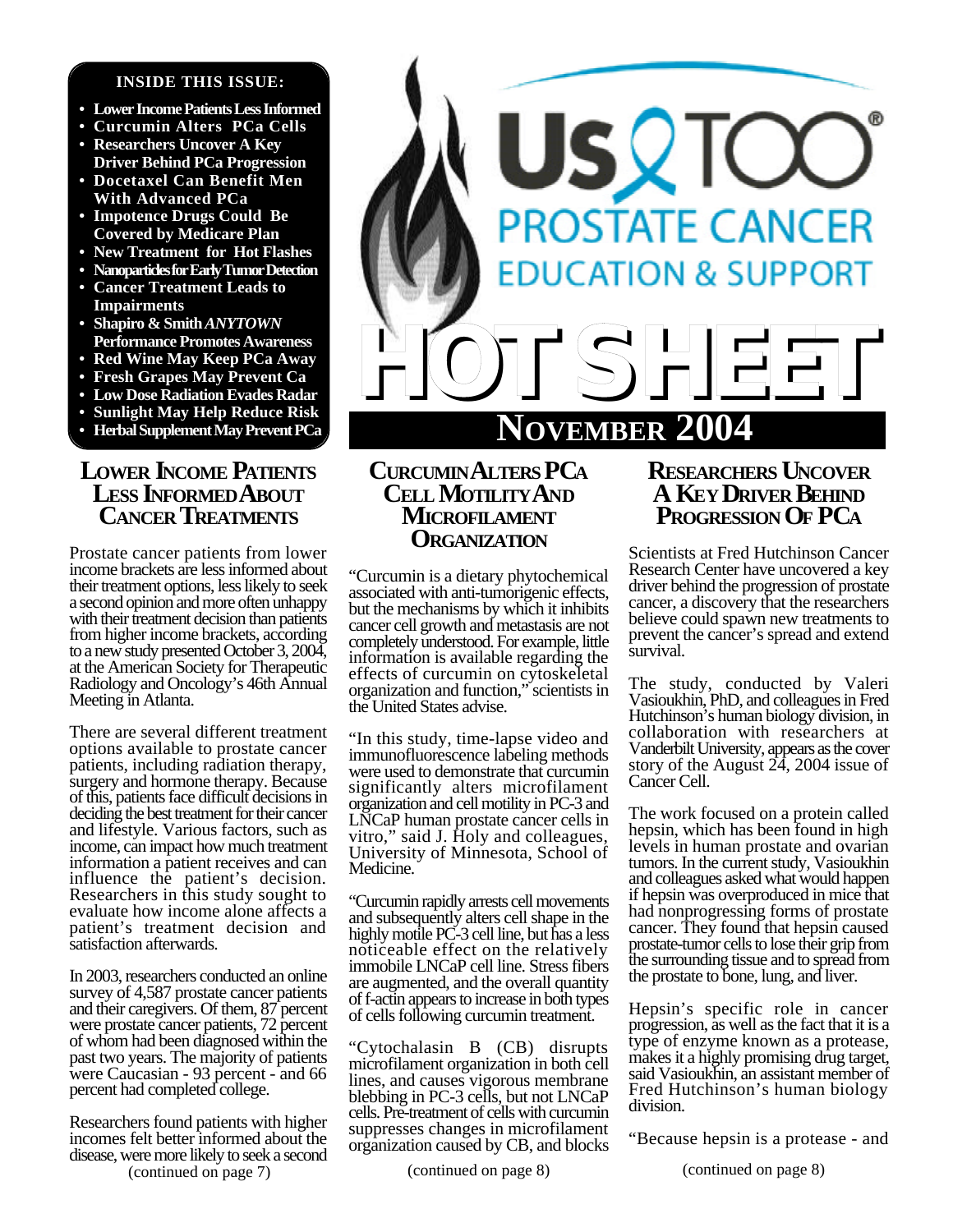# **US TOO PUBLICATIONS**

In addition to the Hot Sheet, *Us TOO*also publishes a FREE e-mail based news service providing updates on the latest prostate cancer related news. To subscribe or link to the archives simply visit the *Us TOO* Website: www.ustoo.org

Items contained in *Us TOO*publications are obtained from various news sources and edited for inclusion. Where available, a point-of-contact is provided.

All references to persons, companies, products or services are provided for information only, and are not endorsements. Readers should conduct their own research into any person, company, product or service, and consult with their loved ones and personal physician before deciding upon **any** course of action.

THE *US TOO* PROSTATE CANCER HOT SHEET IS MADEPOSSIBLE BY A CHARITABLE CONTRIBUTION FROM AstraZeneca THE INFORMATION AND OPINIONS EXPRESSED IN THIS PUBLICATION ARE NOT ENDORSEMENTS OR RECOMMENDATIONS FOR ANY MEDICAL TREATMENT, PRODUCT, SERVICE OR COURSE OF ACTION BY *US TOO* INTERNATIONAL, INC., ITS OFFICERS AND DIRECTORS, OR THE EDITORS OF THISPUBLICATION. FOR MEDICAL, LEGALOR OTHER ADVICE, PLEASE CONSULT PROFESSIONAL(S) OF YOURCHOICE. *U<sup>S</sup> TOO* **HEADQUARTERS STAFF** JOHN A. PAGE, FHIMSS, PRESIDENT AND CEO PAMELA BARRETT, DEVELOPMENT DIRECTOR JACQUELINE KONIECZKA, OFFICE ASSISTANT CRAIG KUREY, DIRECTOR OF OPERATIONS MARY BETH MICCUCI, CHAPTERS COORDINATOR EUGENE WHEELER, UNDERSERVED PROGRAM COORD 5003 FAIRVIEW AVENUE - DOWNERS GROVE, IL 60515 PHONE:(630) 795-1002 / FAX: (630) 795-1602 WEBSITE: WWW.USTOO.ORG SUPPORT HELPLINE (OUTSIDE IL) 1-800-80-UST00 *U<sup>S</sup> TOO* **BOARD OF DIRECTORS:** LEWIS MUSGROVE, *CHAIRMAN* RUSS GOULD, *VICE CHAIRMAN* JOANN HARDY, *SECRETARY* JIM KIEFERT, EDD, *TREASURER* JOHN A. PAGE **DIRECTORS:** GREGORY BIELAWSKI ROBERT FIDOTEN, PHD TOM HIATT

ROBERT HUSTEAD, MD DON LYNAM, PHD HARRY PINCHOT JOE PIPER JAMAL RASHEED



*US TOO* INTERNATIONAL, INC. IS INCORPORATED IN THE STATE OF ILLINOIS AND RECOGNIZED AS A  $501(c)(3)$  NOT-FOR-PROFIT CHARITABLE CORPORATION. DONATIONS / GIFTSTO *US TOO* ARE TAX DEDUCTIBLE.

COPYRIGHT 2004, *US TOO* INTERNATIONAL, INC.

## **MEN WITH ADVANCED, INCURABLE PCA CAN BENEFIT FROM DOCETAXEL-CHEMOTHERAPY**

An international study led by a Canadian researcher shows that men with advanced, incurable prostate cancer can survive an average of three months longer and face less symptoms when offered a new treatment for prostate cancer.

Published in tomorrow's issue of The New England Journal of Medicine, the study involved 24 countries and over two years tracked more than 1,000 patients with advanced hormone-refractory prostate cancer. The patients were randomly divided into three groups, with one group receiving the standard chemotherapy (mitoxantrone), while the other two groups received docetaxel either every three weeks or weekly. All three groups received low daily doses of prednisone. Researchers looked at several outcome measures - survival, pain relief, improved quality of life, and the amount of PSA in the patients' blood, which indicates the amount of cancer present in the body. In all these measures, men who received docetaxel administered every three weeks did better than those who received mitoxantrone, and it improved survival by an average of three months. There was no significant difference in survival between those patients receiving docetaxel weekly and those receiving mitoxantrone.

"The new treatment of docetaxel results in many patients feeling better and living a few months longer," said Dr. Ian Tannock, the study's lead author and medical oncologist at Princess Margaret Hospital, senior scientist with Ontario Cancer Institute, and professor with the University of Toronto. "As a result, we are recommending docetaxel every three weeks with daily prednisone as the new standard of treatment for many patients with advanced hormone-refractory prostate cancer."

## **IMPOTENCE DRUGS COULD BE COVERED UNDER NEW MEDICARE PLAN**

Impotence drugs such as Viagra, Cialis and Levitra - and possibly a libido-enhancing drug for women - could all be covered under the new Medicare prescription drug plan.

U.S. Pharmacopeia, the independent drug standards agency hired by Medicare to help decide what drugs to cover, has included "impotence agents" on its draft list of recommended drug classes for the benefit, which begins in 2006.

Critics say the drugs' possible inclusion, while popular among seniors, isn't medically warranted and will increase the new drug benefit's cost, which is projected to reach \$534 billion by 2014.

"If you have a certain amount of money that you want to spend on health care for the elderly, how much of a priority is covering these types of pharmaceuticals as opposed to other therapeutic interventions? I think most experts would put these types of (drugs) fairly far down on the priority list," said Robert Reischauer, president of the Urban Institute, a Washington research group.

It's unclear what the demand for impotence drugs would be among the 65 and-older population if available from Medicare for a modest co-payment rather than the current cost of \$8 to \$10 a pill. Impotence drugs for men are a \$1.3 billion U.S. market today and sales are projected to grow to between \$3 billion and \$3.5 billion by 2011.

Impotence-drug advertising today targets male baby boomers in their 40s and 50s. By the time they reach Medicare eligibility at age 65, they are likely to be regular users. according to studies, which have found that prior sexual interest and activity levels predict one's sex life after 60. Researchers at Duke University found that 80 percent of men in their late 60s remain interested in sex and that 1 in 4 men aged 78 and older is still sexually active.

A drug to increase sexual desire in postmenopausal women may also be covered under Medicare if the Food and Drug Administration approves the sale of a female testosterone patch developed by Procter & Gamble and Watson Pharmaceuticals Inc. Roughly 24 million of Medicare's 42 million enrollees are women.

"It is a problem that requires pharmacological intervention for many couples and for many individuals, so (the patch) should definitely be available," through Medicare, said Dr. Gloria Bachmann, the director of the Women's Health Institute at the UMDNJ-Robert Wood Johnson Medical School in New Brunswick, N.J.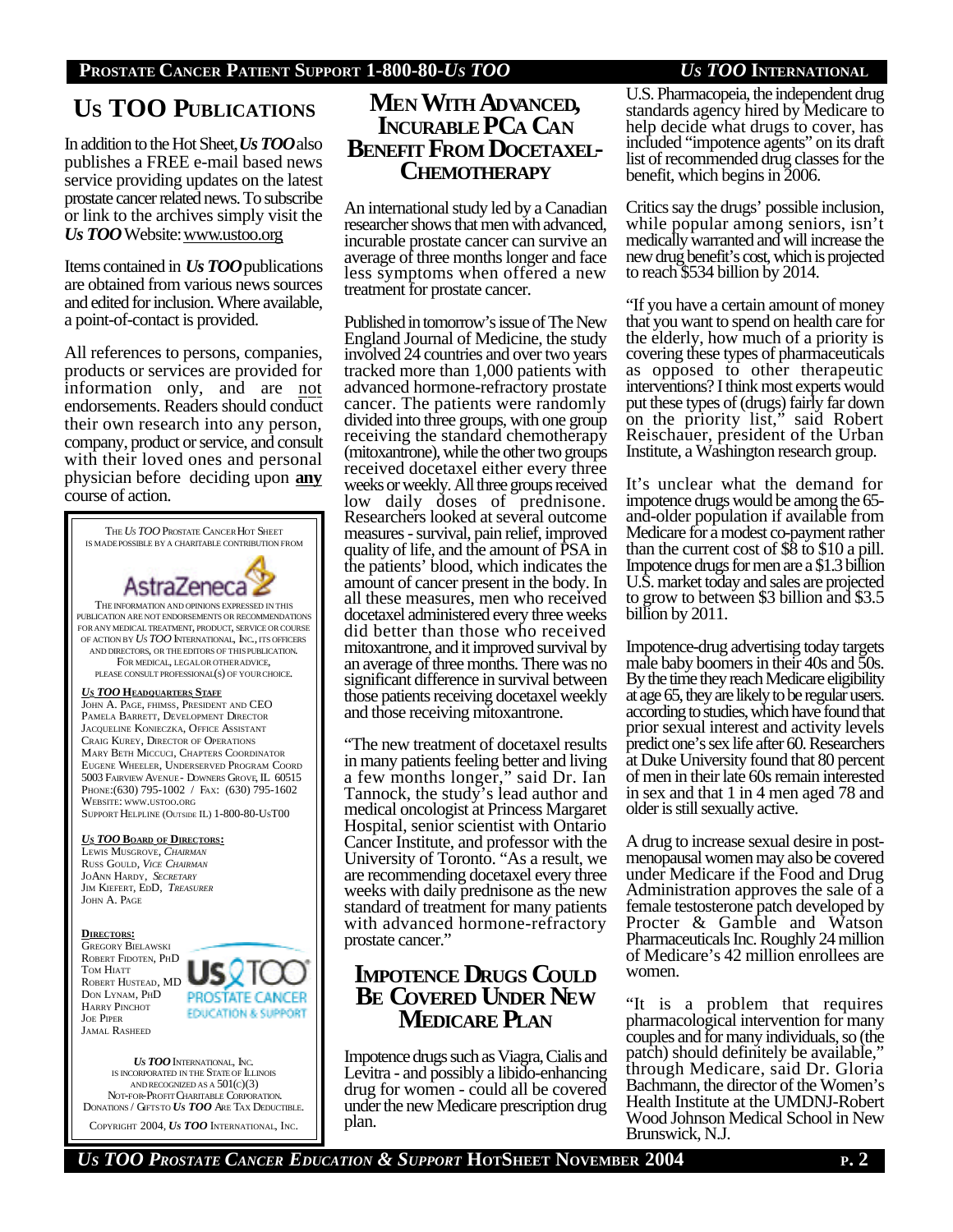#### *US TOO* **INTERNATIONAL VISIT US ON THE INTERNET AT WWW.USTOO.ORG**

Medicare officials say it's too soon to say what drugs will be covered under the new benefit. U.S. Pharmacopeia has until Dec. 31 to submit its final draft of recommended drug classes for the Medicare plan. Medicare is expected to finalize the list early in 2005.

Omitting coverage for impotence drugs would save money for cost-pressed Medicare, whose enrollee population is projected to grow to about 61 million by 2020. But impotence is a recognized medical condition and drugs to treat it are covered not only by Medicaid, but also by the Veterans Administration, the Federal Employees Health Benefit Plan and many private plans.

Private and public plans typically require that a physician determine that impotence drugs are medically necessary. Some plans require prior authorization before payment is made. Others restrict the number of prescriptions they'll cover over a certain time period. Some don't cover the drugs at all. Often, coverage is "decided on a case-by-case basis depending your health plan and your employer," said Mohit Ghose, a spokesman for America's Health Insurance Plans, the leading trade group for health insurers.

While impotence medications aren't essential for survival, doctors say they're therapeutically necessary in certain medical situations. The main causes of impotence are physiological, not psychological, said Dr. Michael Fleming, a family physician in Shreveport, La., and president of the American Association of Family Physicians. For instance, erectile dysfunction often occurs in patients with diabetes or prostate cancer.

"That's not something that a patient can help," Fleming said. "It's caused by a disease and these drugs effectively treat it. So for that patient this is not a lifestyle drug. It's something very important to him."

Fleming said he prescribes impotence drugs mostly to patients between 50 and 65 years old, but less frequently to older patients. For that reason, he and others don't foresee a major run on the drugs by sex-crazed seniors.

But if Medicare foots the bill, doctors could prescribe impotence drugs to improve sexual performance rather than to treat erectile dysfunction. Drug-industry consultant Dr. David J. Goldstein of

Indianapolis compared it to doctors who cave in to patients' demands for antibiotics to treat their colds, even though antibiotics treat infections rather than the viruses that cause colds.

Doctors who refuse such requests, Goldstein said, risk losing patients to physicians willing to bend the rules. "Doctors are under pressure to prescribe drugs that patients read about in order to maintain the relationship with that patient," Goldstein said. "It's the practice of medicine versus the theory of medicine."

## **HOT FLASHES IN MEN : MAYO CLINIC STUDY DETAILS TREATMENT WITH A NEW ANTIDEPRESSANT MEDICATION**

A new antidepressant medication is an effective treatment for diminishing hot flashes in men who are receiving hormone therapy for prostate cancer, Mayo Clinic researchers report in the October issue of Mayo Clinic Proceedings.

The five-week study followed 18 men who completed the therapy, illustrating that their hot flashes decreased from 6.2 per day to 2.5 per day. Hot flash scores, the frequency multiplied by the severity, decreased in the same period from 10.6 per day to 3 per day.

"Newer antidepressants have been proven effective in reducing hot flashes in women but have not been studied in men," says Charles Loprinzi, M.D., Mayo Clinic Division of Medical Oncology and the lead author of the study. "Although hot flashes in men with prostate cancer are well documented, their treatment has not received as much attention." Hormonal treatments for male hot flashes have been studied, but there is a concern that they may affect prostate cancer growth and/or cause significant side effects.

The study looked at men receiving androgen ablation therapy, also known as hormonal deprivation therapy, which is a well-established treatment for various stages of prostate cancer. The antidepressant used, paroxetine, has been used to treat mental depression, obsessive-compulsive disorder, panic disorder, generalized anxiety disorder and social anxiety disorder, among others. A placebo-controlled trial had previously demonstrated that paroxetine reduced hot flashes in women.

The study was conducted between August 2001 and October 2003. Men eligible for the study had to have a history of prostate cancer for which they were receiving androgen ablation therapy.

## **NANOPARTICLESFOR EARLY DETECTIONOF TUMORS**

Cancer treatment relies heavily on the early detection of tumors. Researchers at Emory University and Georgia Institute of Technology (GIT) developed a new method for targeting and imaging cancerous tumors in vivo ."We want to use this technology for early cancer detection, so that we can detect a very small [millimeter-sized] tumor," says Xiaohu Gao, PhD, post-doctorate fellow, Coulter Dept. of Biomedical Engineering, Emory University and GIT, Atlanta.

The researchers injected mice with nanoparticles called quantum dots, which were chemically linked to monoclonal antibodies and used to detect the prostatespecific membrane antigen on the cell surface of the tumors in the living mice.

"Initially, this will allow us to limit cancer growth in living animal models at a higher sensitivity," says Shuming Nie, PhD, director of cancer nanotechnology, Winship Cancer Institute. "It probably can be used to monitor the treatment of therapeutic drugs and it is possible that there is going to be something in the future for human patient studies. We still need to do a more careful study on the toxicity, and how the quantum dots get metabolized and secreted," he says.

Nie and his group plan to continue their research by creating multicolored quantum dots with different intensities that will allow researchers to monitor multiple parameters Drug Discovery and Development provides the pharmaceutical and biotech research community with the latest developments in the technology, tools and services used in drug discovery research and development.

## **CANCER TREATMENT LEADS TO IMPAIRMENTS**

Treatment for prostate cancer leads to significant 5-year declines in sexual and urinary function, according to a new study. However, general and other specific health-related quality-of-life factors, such as bowel function, are not affected.

(continued on page 5)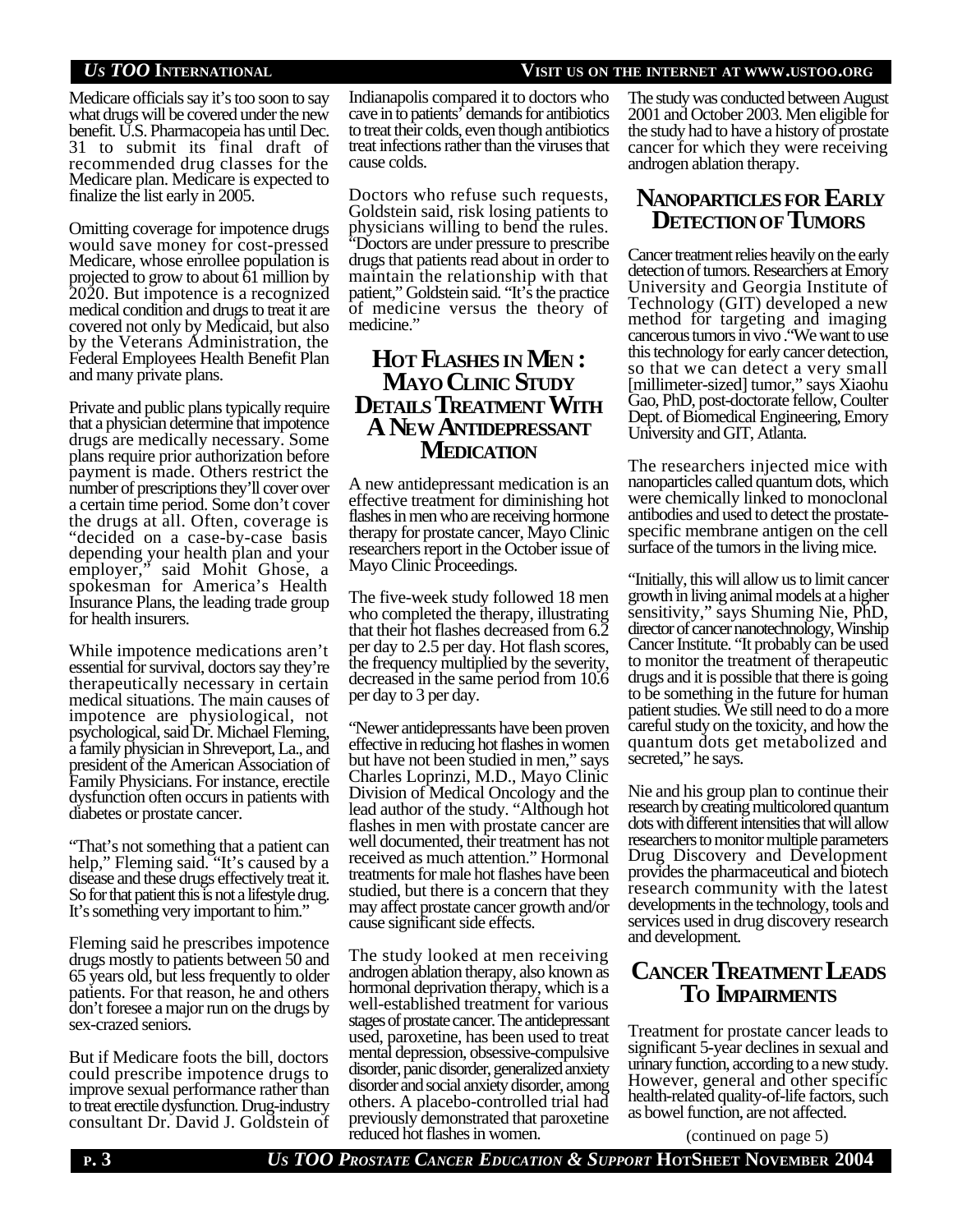## **SHAPIRO & SMITH'<sup>S</sup>** *ANYTOWN* **PERFORMANCE PROMOTES PROSTATE CANCER AWARENESS & PATIENT SUPPORT**

The "PSA in the U.S.A." campaign - a partnership between Us TOO and the national tour of Danial Shapiro and Joanie Smith's *"ANYTOWN: Stories of America,"* – kicked off in August with a benefit show in Minneapolis.

The *ANYTOWN* show was created by Mr. Shapiro who was diagnosed with prostate cancer at age 44 in October 2002. The awareness campaign seeks to reach 1 million men over the course of a 5-7 year national tour. *"ANYTOWN"*

dances to the music of Rock & Roll Hall of Famer Bruce Springsteen, his wife, Patti Scialfa, and Estreeter Soozie Tyrell – who is Ms. Smith's sister.<br>The mission of the mission of the partnership is to tell men that despite the fact that prostate cancer is the second leading cause of cancer death in men, it is<br>nearly 100 percent percent survivable if detected early.

"My diagnosis forced Joanie and me to focus on the priorities of getting well, but also guided our hand to the work we felt compelled to do. Since we had long dreamt of dancing with the music of Soozie, Patti and Bruce, our course was set. "ANYTOWN marks not only the most exciting collaboration of our careers, but also celebrates survival on a very personal level," says Joanie. "Getting out of bed and going back into the studio has given extra purpose to our waking moments and shown us that our strength as artists has helped us in this fight for our lives." Danial says, "At the heart of ANYTOWN is the importance of family—the actual family you are born into and the family you create. Dancing to Soozie, Bruce and Patti's music



makes ANYTOWN the thrill of a lifetime."

The "PSA in the U.S.A." campaign will benefit Us TOO. "I met people from Us TOO at a Prostate Cancer conference in September 2003. We talked a while and they remarked on my having written – 'Yes – Me Too' on my name badge as a response to all the inquisitive looks from the mostly older men. We discussed the need for consciousnesses raising among men my age whose Dad's have had prostate cancer. We figured that maybe I could become a 'poster boy' for my generation!" Through receptions, following performances, "PSA in the U.S.A." will provide fun, music, a dessert smorgasbord, literature and free prostate cancer early detection PSA blood testing. American Medical Systems sponsored the reception in Minneapolis.

More ANYTOWN information can be found at: http://www.shapiroandsmithdance.org/psa\_in\_the\_usa.html

*US TOO PROSTATE CANCER EDUCATION & SUPPORT* **HOTSHEET NOVEMBER 2004 <sup>P</sup>. 4**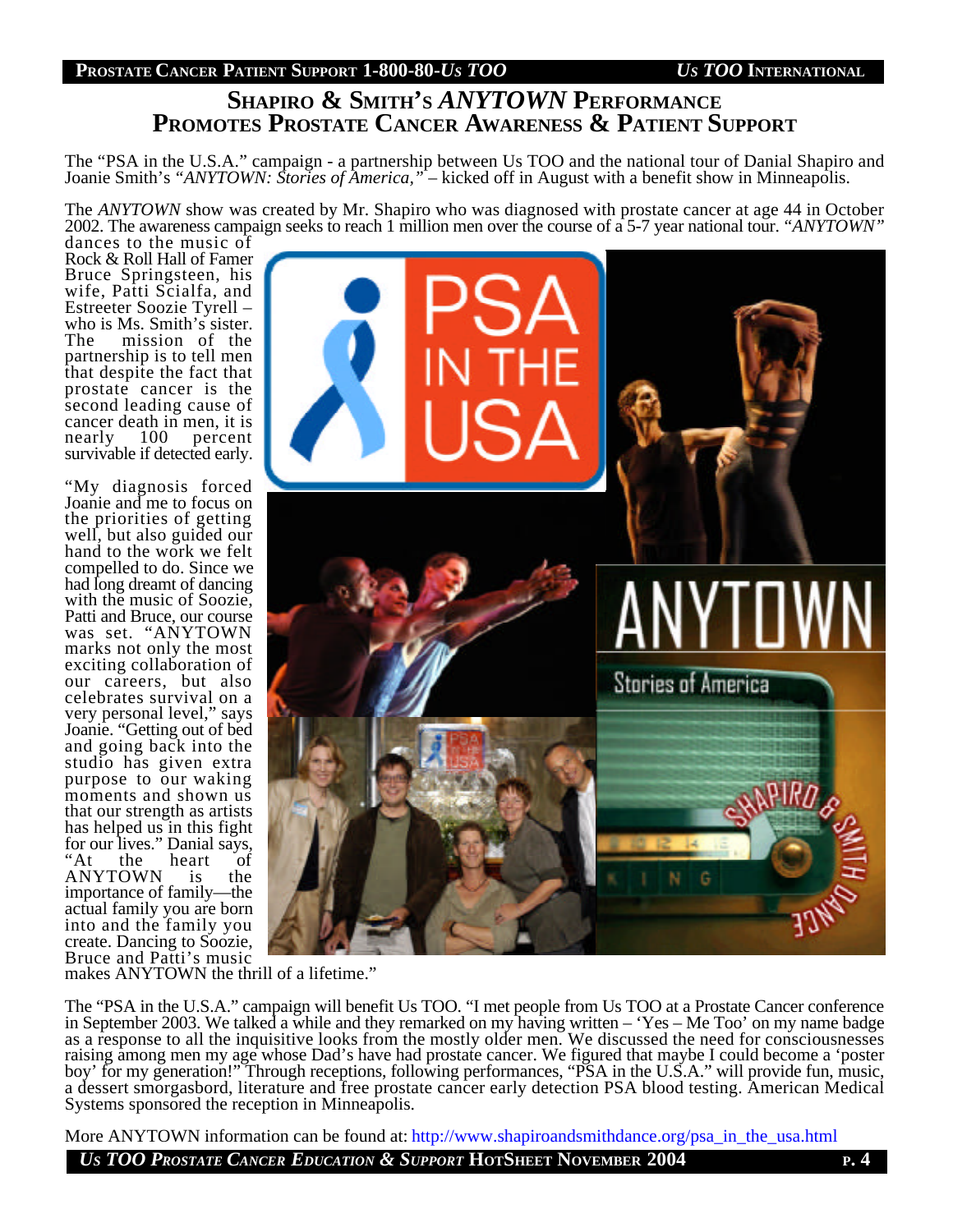#### *US TOO* **INTERNATIONAL VISIT US ON THE INTERNET AT WWW.USTOO.ORG**

#### **IMPAIRMENTS** (continued from page 3)

These findings come from the first prospective comparative study examining differences between normal aging and the effects of prostate cancer treatment, published in the November 1, 2004, issue of Cancer.

Generally a very slowly progressing cancer, early prostate cancer is treated aggressively with radiation or radical prostatectomy. However, only one study, on surgical removal of the prostate, has proved therapeutic benefit of treatment compared with observation. Meanwhile, treatments themselves are often associated with significant adverse effects, such as impotence and urinary incontinence. To date, studies have been unable to distinguish between the normal effects of aging and the adverse effects of treatment, confounding any informed decision making about which treatment to use.

In the first prospective comparative qualityof-life analysis of prostate cancer patients and matched healthy subjects, Richard M. Hoffman, MD, MPH, of the New Mexico Veterans Administration Health Care System in Albuquerque, and his colleagues compared the effects of cancer treatment vs. aging in men over a 5-year period.

They found even healthy subjects reported declines in sexual function over the 5 years. But the decline among patients treated for prostate cancer over that same time period was much greater, and was accompanied by significant declines in urinary function as well. General and other specific healthrelated quality-of-life factors were not affected by cancer.

The authors concluded, "Declines in urinary and sexual functional domains after diagnosis and treatment of localized cancer far exceeded any effects from aging, particularly for men undergoing radical prostatectomy."

## **GLASS OF RED WINE A DAY MAY KEEP PCAAWAY**

Drinking a glass of red wine a day may cut a man's risk of prostate cancer in half, and the protective effect appears to be strongest against the most aggressive forms of the disease, according to a new study led by investigators at Fred Hutchinson Cancer Research Center.

The findings, by Janet L. Stanford, PhD,

and colleagues in Hutchinson's Public Health Sciences Division, appear online in the International Journal of Cancer.

"We found that men who consumed four or more glasses of red wine per week reduced their risk of prostate cancer by 50%," Stanford said. "Among men who consumed four or more 4-ounce glasses of red wine per week, we saw about a 60% lower incidence of the more aggressive types of prostate cancer," said Stanford, senior author of the study. "The more clinically aggressive prostate cancer is where the strongest reduction in risk was observed."

Stanford and colleagues found no significant effects - positive nor negative associated with the consumption of beer or hard liquor and no consistent risk reduction with white wine, which suggests that there must be a beneficial compound in red wine that other types of alcohol lack. That compound, Stanford and colleagues believe, may be an antioxidant called resveratrol, which is abundant in the skins of red grapes but much less so in the skins of white grapes. The compound is also found in peanuts and raspberries and is available as a dietary supplement, which has been suggested to protect against cardiovascular disease.

Laboratory studies indicate that resveratrol influences a variety of biological pathways that are important in cancer development. For example:

1) As an antioxidant, it helps sweep dangerous, cancer-causing free radicals from the body.

2) As a potent anti-inflammatory agent, it blocks certain enzymes that promote tumor development.

3) The compound also reduces cell proliferation, curtailing the number of cell divisions that could lead to cancer or the continued growth of cancer cells.

4) It also enhances apoptosis, or programmed cell death, which helps rid the body of cancerous cells.

5) It may act as an estrogen, reducing levels of circulating male hormones such as testosterone that fuel the growth of prostate cancer.

While the researchers found that the risk of prostate cancer decreased 6% for every glass of red wine consumed per week,

Stanford was quick to point out that research shows the law of diminishing returns comes into play when consumption increases beyond moderation. "From a public-health standpoint, it's difficult to recommend any alcohol consumption given the risks associated with heavy consumption, from increased overall cancer risk to accidental injury and social problems. But for men who already are consuming alcohol, I think the results of this study suggest that modest consumption of red wine - four to eight 4-ounce drinks per week - is the level at which you might receive benefit. Clearly other studies show that more than that may have adverse effects on health."

For the study, the researchers interviewed 753 newly diagnosed Seattle-area prostate cancer patients as well as 703 healthy controls who served as a comparison group. Detailed information about tumor aggressiveness (such as tumor grade and disease stage) was obtained through the National Cancer Institute's Seattle-Puget Sound Surveillance, Epidemiology and End Results cancer registry.

"Even though this study is based on relatively small numbers, the results are very intriguing and suggest that the potential beneficial effect of red wine and resveratrol - if indeed resveratrol is the active chemopreventive agent involved would be very important, because it's the more aggressive forms of prostate cancer than are most important to prevent," she said.

A particular strength of the study, Stanford said, is that the participants were relatively young, ranging in age from 40-64, and the majority were under 60.

"By focusing on men under age 65, whose incidence of prostate cancer is much lower than that of older men, we can tease out the effect of a particular environmental exposure on cancer risk, such as wine consumption, more easily than if we were looking at men across the entire age range," she said. This is particularly true when studying complex diseases such as prostate cancer in which numerous genetic and environmental factors are thought to play a role over an individual's lifetime.

Another strength of the study is that in addition to being surveyed about lifetime alcohol consumption, participants were asked about a variety of other risk factors for prostate cancer, such as diet, family

(continued on page 6)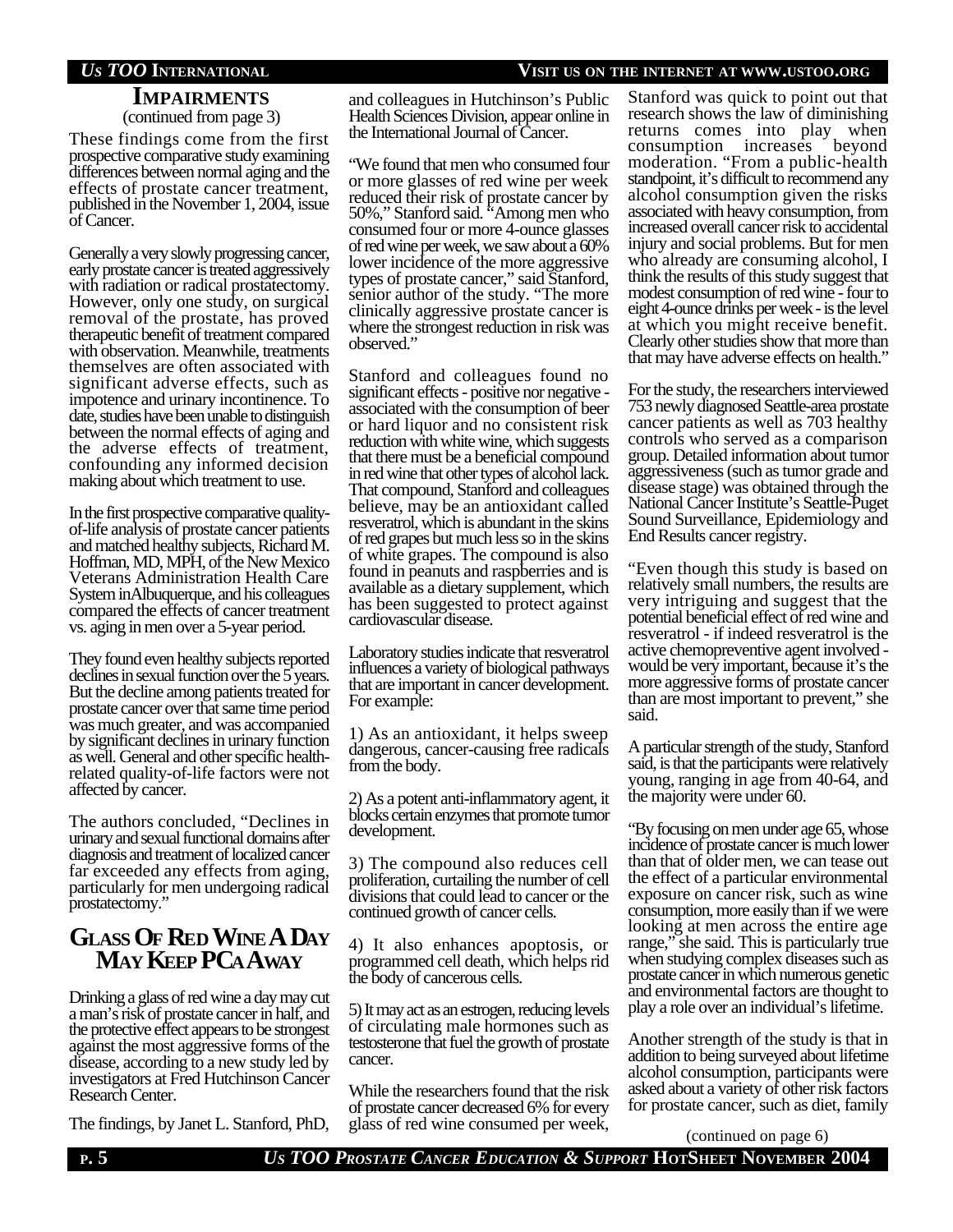# **RED WINE**

(continued from page 5)

history of cancer, screening for prostate cancer and tobacco use, all of which were taken into account and adjusted for when analyzing the data.

While the majority of studies to date have assessed the effects of overall alcohol use on prostate cancer risk, fewer studies have attempted to compare the effects of wine vs. beer vs. hard liquor, and only one previous study has compared the impact of red vs. white wine on prostate cancer risk, said Stanford, also a professor of epidemiology at the University of Washington School of Public Health and Community Medicine.

The previous study, the Netherlands Cohort Study, evaluated prostate cancer risk in relation to white and red wine consumption. Increased risks were found in men who consumed "white and fortified wines," but not red wine, as compared to nondrinkers, although there was not a consistent trend in risks with levels of intake.

Interestingly, among men who consumed 15 or more g of red wine per day (about 1 1/2 glasses per day), there was an overall 18% reduction in risk and a 16% lower risk of advanced-stage prostate cancers. The Netherlands Cohort Study was initiated in 1986 and collected information by self-administered mailed questionnaires that asked about alcohol consumption during the prior year only. Thus, the Netherlands Cohort Study results only reflect associations with recent wine consumption, as investigators were unable to examine lifetime intake as was done in the current Fred Hutchinson study.

"One of the reasons we wanted to do this study is because overall, most of the scientific literature - around 17 studies to date - haven't shown a consistent relationship between alcohol consumption and prostate cancer," Stanford said. "Some have shown an increase, some a decrease, and most no association whatsoever. Part of the problem, we believe, is that few of the studies have attempted to sort out the effects of different types of alcohol intake over a man's lifetime."

## **FRESH GRAPES LINKED TO CANCER PREVENTION**

Two and a half cups of fresh grapes a week may cut the risk of some cancers in half, according to the results of a new study by the Fred Hutchinson Cancer Research Center.

The latest research on a compound called resveratrol is good news for people who like fresh grapes. Resveratrol is a powerful antioxidant found in the skins of fresh grapes and has been linked to lowering the risk of prostate cancer in the new study.

Consumers can get the necessary amount of resveratrol by eating fresh grapes of any color. Because red wine is fermented with the skins, red wine contains resveratrol and the study linked the reduced prostate risk to the consumption of red wine, reporting that four or more glasses of red wine per week may cut the risk of prostate cancer in half. The findings appear in the current issue of the International Journal of Cancer.

But red wine is not the only source for the compound. "Fresh grapes have the same range of concentrations of resveratrol as red wines," says Dr. Le Creasy, who discovered resveratrol in grapes through his work at Cornell University in the early nineties and has researched it extensively ever since. "A pound of grapes per week provides the same amount of resveratrol as four glasses of red wine." One pound equals approximately two and a half cups of the fruit.

The study is the latest in a string of reports linking fresh grapes and grape compounds with disease prevention. In the July, 2004 publication Nature, it was reported that researchers at Harvard University found that resveratrol may contribute to increased longevity in the same way that caloric restriction does, by decreasing the development of fat cells and increasing the use of fat within existing cells. Resveratrol was also shown to prevent premature cell death. Further studies are underway.

Research has established that resveratrol and other antioxidants are found in the skins of red, green and blue-black grapes.

## **LOW DOSE RADIATION EVADES CANCER CELLS' PROTECTIVE "RADAR"**

A new study shows that lower doses of radiation elude a damage detection "radar" in DNA and actually kill more cancer cells than high-dose radiation. With these findings, scientists believe they can design therapy to dismantle this "radar" sensor allowing more radiation to evade detection and destroy even greater numbers of cancer cells.

Researchers at the Johns Hopkins Kimmel Cancer Center tested the low-dose radiation strategy on cultured prostate and colon cancer cell lines and found that it killed up to twice as many cells as highdose radiation. The extra lethality of the low-dose regimen was found to result from suppression of a protein, called ATM (ataxia telangiectasia mutated) which works like a radar to detect DNA damage and begin repair.

Theodore DeWeese, M.D., who led the study, speculates that cells hit with small amounts of radiation fail to switch on the ATM radar, which prevents an error-prone repair process. DeWeese, who will present his evidence at the annual meeting of the American Society for Therapeutic Radiology and Oncology on October 5 in Atlanta, explains.

"DNA repair is not foolproof - it can lead to mistakes or mutations that are passed down to other generations of cells," explains DeWeese, chairman of the Department of Radiation Oncology and Molecular Radiation Sciences at Johns Hopkins. "A dead cell is better than a mutant cell, so if the damage is mild, cells die instead of risking repair."

Higher doses of radiation cause extreme DNA damage and widespread cell death, so the ATM damage sensor is activated to preserve as many cells as possible, protecting, ironically, the cancer cells under target for destruction by the radiation.

While the low-dose regimen works in cultured cells, it has not proved successful in humans. This has lead to effort by Hopkins scientists to study ways to use viruses that can deliver ATM-blocking drugs to the cells. Tests in animals are expected to begin soon.

In the current study, colon and prostate cancer cells lines were treated with either high levels of radiation or small amounts spread over many days. Low-level radiation is approximately 10 times more powerful than normal exposure, while high doses are 1,000 times stronger. Approximately 35 percent of colon cancer cells survived low-dose radiation as compared to 60 percent receiving highdose. In prostate cancer cell lines, half of the cells survived low-dose radiation, while 65 percent remained in higher doses.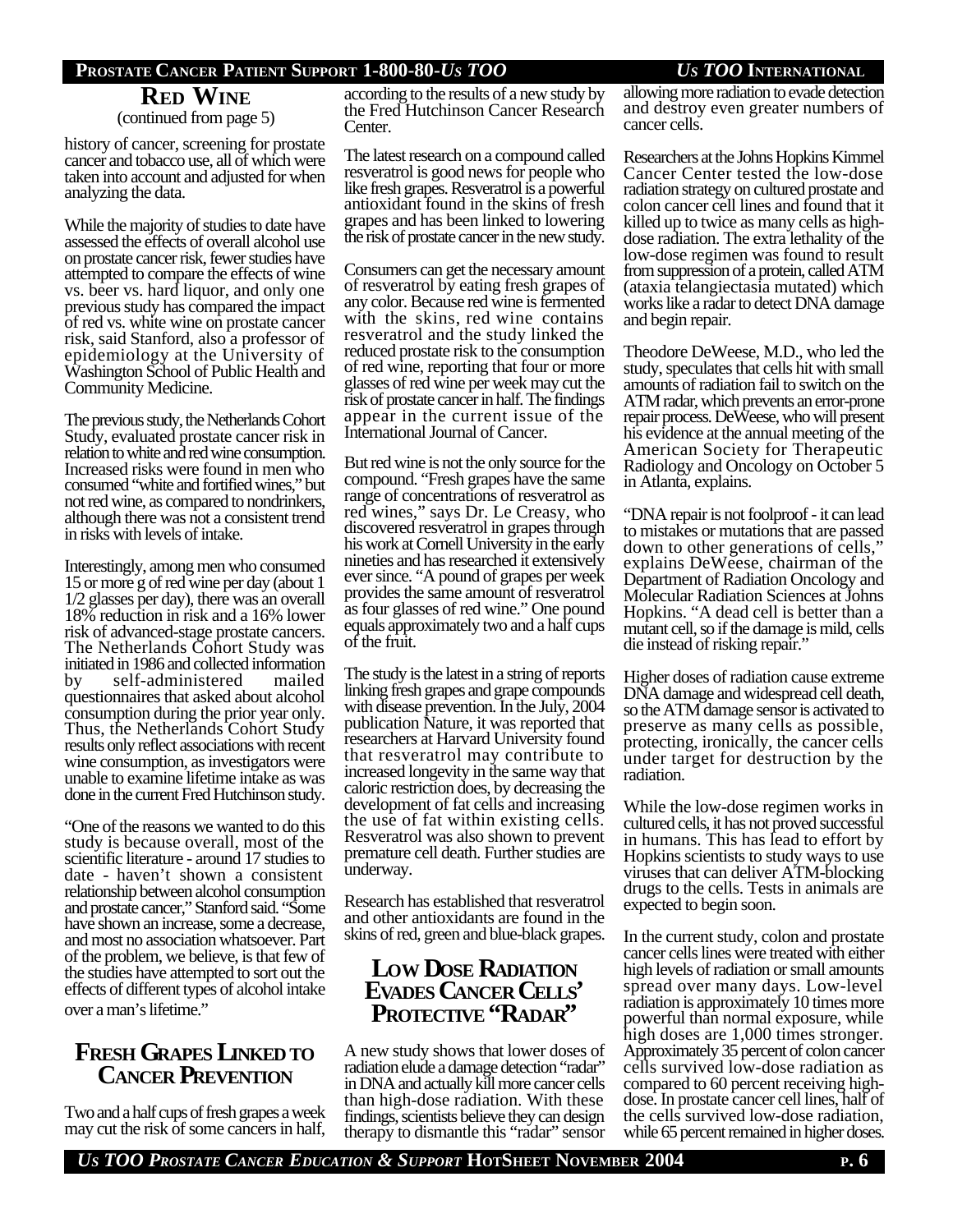malaria.

In the low-dose group, ATM activation was reduced by  $\overline{40}$  to 50 percent. The researchers proved ATM inactivation was the culprit since low-dose irradiated cells fared better after ATM was reactivated with

"Tricking cancer cells into ignoring the damage signals that appear on its radar could succeed in making radiation more effective in wiping out the disease," says DeWeese.

chloroqine, best known as a treatment for

Collis, S. et al, "Low-Level Radiation-Induced DNA Damage Evades Early Cellular Response Mechanisms Leading to Increased Cell Death," ASTRO Proceedings, Abstract #2012.

## **SUNLIGHT EXPOSURE ASSOCIATED WITH REDUCED PROSTATE CANCER RISK**

Study results from the United States associate sunlight exposure with reduced prostate cancer risk. "The possibility that exposure to sunlight reduces the risk of clinical prostate cancer has been strongly suggested by ecologic data. However, data on prostate cancer risk in relation to sunlight exposure in individuals are sparse," wrote G.G. Schwartz and colleagues.

"We analyzed data from the First National Health and Nutrition Examination Survey (NHANES 1) Epidemiologic Follow-up Study in order to test the hypothesis that residential sunlight exposure reduces the risk of prostate cancer."

"We identified 153 men with incident prostate cancer from a cohort of 3414 white men who completed the baseline interview and dermatologic examination in 1971- 1975 and were followed up to 1992," reported the researchers.

Schwartz and coauthors noted, "We used Cox proportional hazards modeling to estimate relative risks (RR) and 95% confidence intervals (Cl) for measures of residential sunlight exposure, adjusting for age, family history of prostate cancer, and dietary intake of fat and calcium.

"Residence in the South at baseline (RR = 0.68,  $CI = 0.41 - 1.13$ , state of longest residence in the South ( $RR = 0.62$ ,  $CI =$ 0.40-0.95), and high solar radiation in the state of birth (RR =  $0.49$ , CI =  $0.30$ - $0.79$ ) were associated with significant and substantial reductions in prostate cancer<br>risk." The authors concluded, "These data support the hypothesis that sunlight exposure reduces the risk of prostate cancer and have important implications for prostate cancer prevention."

Schwartz and colleagues published the results of their research in Journal of Steroid Biochemistry and Molecular Biology (Residential sunlight exposure is associated with a decreased risk of prostate cancer. J Steroid Biochem Mol Biol, 2004;89-90(1-5 Sp. Is):549-552).

### **HERBAL SUPPLEMENT MAY PREVENT PROSTATE CANCER**

Columbia University Medical Center has launched the first clinical trial of a possible herbal preventative for prostate cancer. The Phase I study will determine whether Zyflamend(R), an herbal supplement commonly used as an anti-inflammatory, can prevent prostate cancer in patients with prostatic intraepithelial neoplasia (PIN).

PIN is a clinical precursor for prostate cancer. Without intervention, men diagnosed with PIN have a 50 to 70 percent likelihood of developing prostate cancer. Although there are tools that detect the early signs of prostate cancer, such as PIN or elevated prostate specific antigen (PSA) levels, there is no consensus as to the optimal therapy for these patients.

"Zyflamend has shown an ability, in vitro, to reduce prostate cancer cell proliferation by as much as 78 percent and to induce cancer cell death or apoptosis," says Aaron E. Katz, M.D., associate professor of urology at Columbia University College of Physicians and Surgeons, Director of the Center of Holistic Urology at Columbia University Medical Center and principal investigator of the study. "These results are exceptionally promising and have led us to initiate this clinical trial."

The herbal supplement, made by New Chapter, Inc., is composed of 10 herbs which inhibit the cyclooxygenase-2 (COX-2) inflammation pathway. Longterm chronic inflammation contributes to carcinogenesis in many organ systems (the origin of certain cancers); inhibiting this pathway appears to be key to preventing cancers like prostate and colon cancer. An herbal supplement such as this herbal supplement may inhibit this pathway without causing the adverse gastrointestinal side effects associated with the long-term use of other COX-2 inhibitors. The preparation of this herbal supplement differs from many herbal products in that it is not standardized to isolated chemicals. It delivers herbs in concentrated form, but the herbs retain their "food" status.

"We know more people are using herbal supplements as either their primary treatment or in tandem with their prescribed therapies, which is why it is important to study the safety and efficacy of herbal therapies," said Mark Blumenthal, founder and executive director of the non-profit American Botanical Council. "This study is an important step in a new direction for therapy in this area and holds much promise for millions of men with challenges in prostate health."

#### The Study

The Phase I study will evaluate the safety and tolerability of the herbal supplement in patients with PIN. Up to 48 men, between the ages of 40-75, will receive the herbal supplement three times a day for 18 months.

#### PIN and Prostate Cancer

PIN means that the top layer of cells or epithelial cells of the prostate are dividing more rapidly than normal epithelial cells. This development of pre-cancerous, abnormal tissue of the prostate gland puts men at high risk of developing prostate cancer.

Prostate cancer is a group of cancerous cells (a malignant tumor) that begins most often in the outer part of the prostate. It is the most common type of cancer (excluding skin cancer) diagnosed in American men. In 2003, an estimated 220,900 new cases of prostate cancer were diagnosed in the United States.

#### The Herbal Supplement

Zyflamend includes rosemary, turmeric, ginger, holy basil, green tea, hu zhang, Chinese goldthread, barberry, oregano, and Baikal skullcap.

### **LOW INCOME LESS INFORMED** (continued from page 1)

opinion and were generally happier with their treatment decision. According to the survey, 95 percent of patients who earned \$120,000 or more said they felt informed about prostate cancer in general compared to 69 percent of patients earning less than \$20,000 per year. Prior to treatment, 79 percent in the highest income bracket

 $(continued on page 8)$ 

**<sup>P</sup>. 7** *US TOO PROSTATE CANCER EDUCATION & SUPPORT* **HOTSHEET NOVEMBER 2004**

### *US TOO* **INTERNATIONAL VISIT US ON THE INTERNET AT WWW.USTOO.ORG**